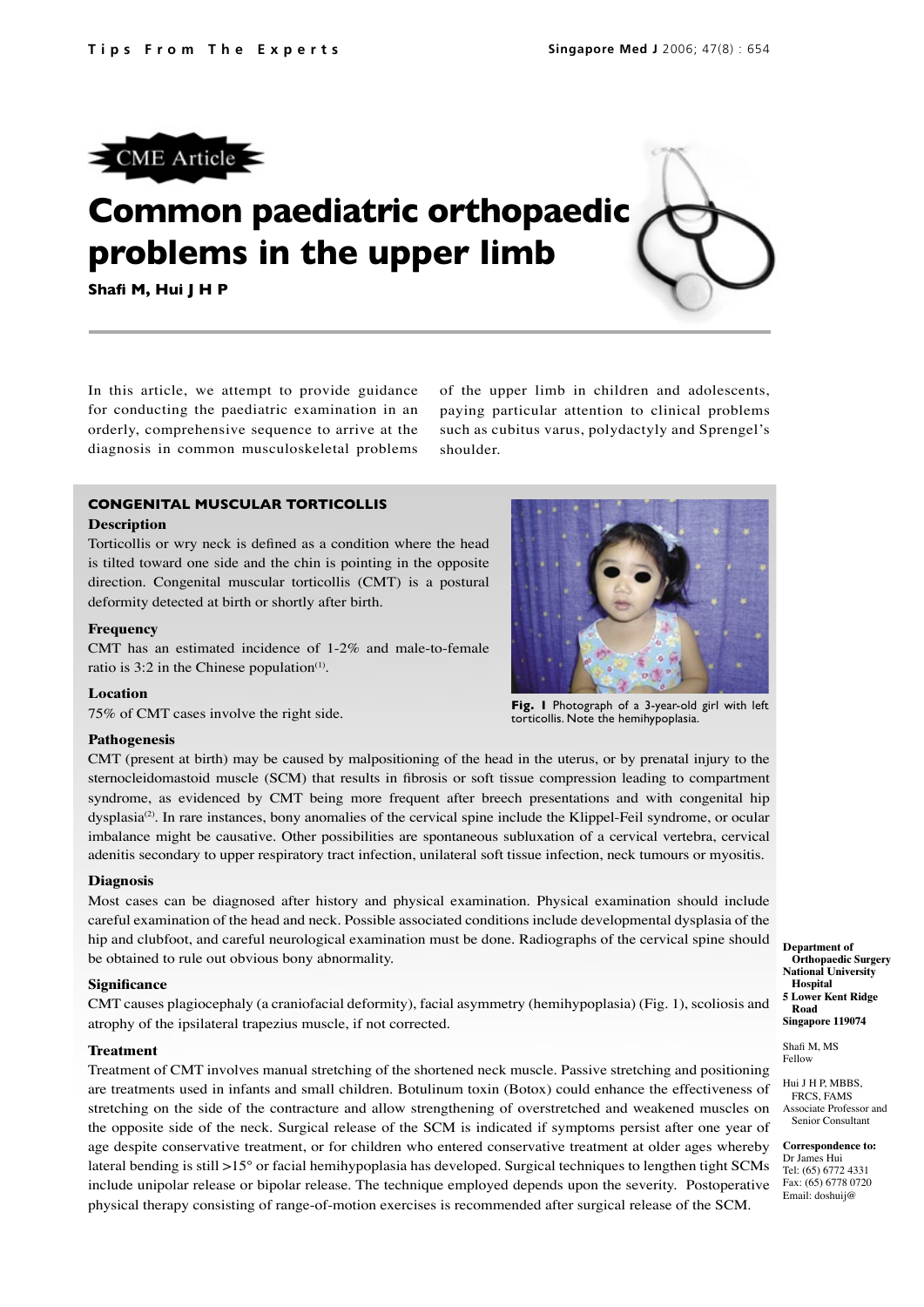# **SPRENGEL'S SHOULDER**

## **Description**

Sprengel's shoulder is a condition where there is a congenital elevation of the scapula. Developmentally, the scapula has failed to descend from its embryological position in the neck.

## **Frequency**

The male-to-female ratio is 3:1.

# **Location**

The left side is more commonly affected than the right side.

## **Pathogenesis**

The aetiology of Sprengel's shoulder is related to limb bud formation. It is due to failure of descent of the scapula during embryonic development from its position in the neck to its normal position in the posterior thorax. The omovertebral bone (a structure of cartilage or bone), connecting the superomedial scapula to the posterior elements of the cervical vertebrae, has a major role in determining the shape and the malpositioning of the scapula $(3)$ .



Fig. 2 Photograph of right Sprengel's shoulder. Note the asymmetry of the scapulae.

#### **Diagnosis**

The physical examination usually reveals scapular hypoplastia and asymmetry (Fig. 2), and the presence of an omovertebral bone restricts scapular movements, and therefore abduction of the arm. Radiographs to determine the severity of the Sprengel's shoulder are necessary, as well as to rule out any neck or spinal abnormalities. Radiographs will demonstrate an omovertebral bone in  $30\%$ -40% of cases<sup>(4)</sup>.

## **Significance**

The omovertebral bone is seen in 30% of patients with Sprengel's shoulder. Other congenital malformations are either absent, or include fused ribs, chest wall asymmetry, Klippel-Feil syndrome, cervical ribs, congenital scoliosis, and cervical spina bifida.

#### **Treatment**

Non-operative management consists of physical therapy to maintain the range of motion preoperatively, and segmental strengthening of the muscles in the scapular region. Surgery is best performed when the child is between three and eight years of age and for whom the deformity is marked, or the restriction of motion is severe. The surgery usually consists of release of the tight band, removal of the omohyoid bone that tethers the scapula in its abnormal position, and transplantation of the muscular origins of the scapula to a lower level to keep the scapula in a more normal position.

## **CUBITUS VARUS**

#### **Description**

Cubitus varus is a deformity of the elbow, due to lateral angulation of the joint, and is accompanied by deviation of the forearm towards the midline of the body when the forearm is extended. It is also called gun stock deformity.

## **Frequency**

Range from 5% of those fractures treated percutaneously and in 33% of patients treated with traction<sup>(5)</sup> (Fig. 3).

## **Location**

Both sides are equally affected.

#### **Pathogenesis**

**Fig. 3** Frontal radiographs show (a) poorly-treated

**a b**

fracture of the supracondylar humerus that has subsequently resulted in (b) cubitus varus deformity.

Cubitus varus (Fig. 4) is the most common long-term complication resulting from a malunion of a supracondylar fracture of the humerus in children. The distal humerus remodels in the plane of motion, but significant remodeling in the coronal plane does not occur. Cubitus varus resulting from inadequate reduction or failure to maintain reduction has long been considered a strictly cosmetic problem.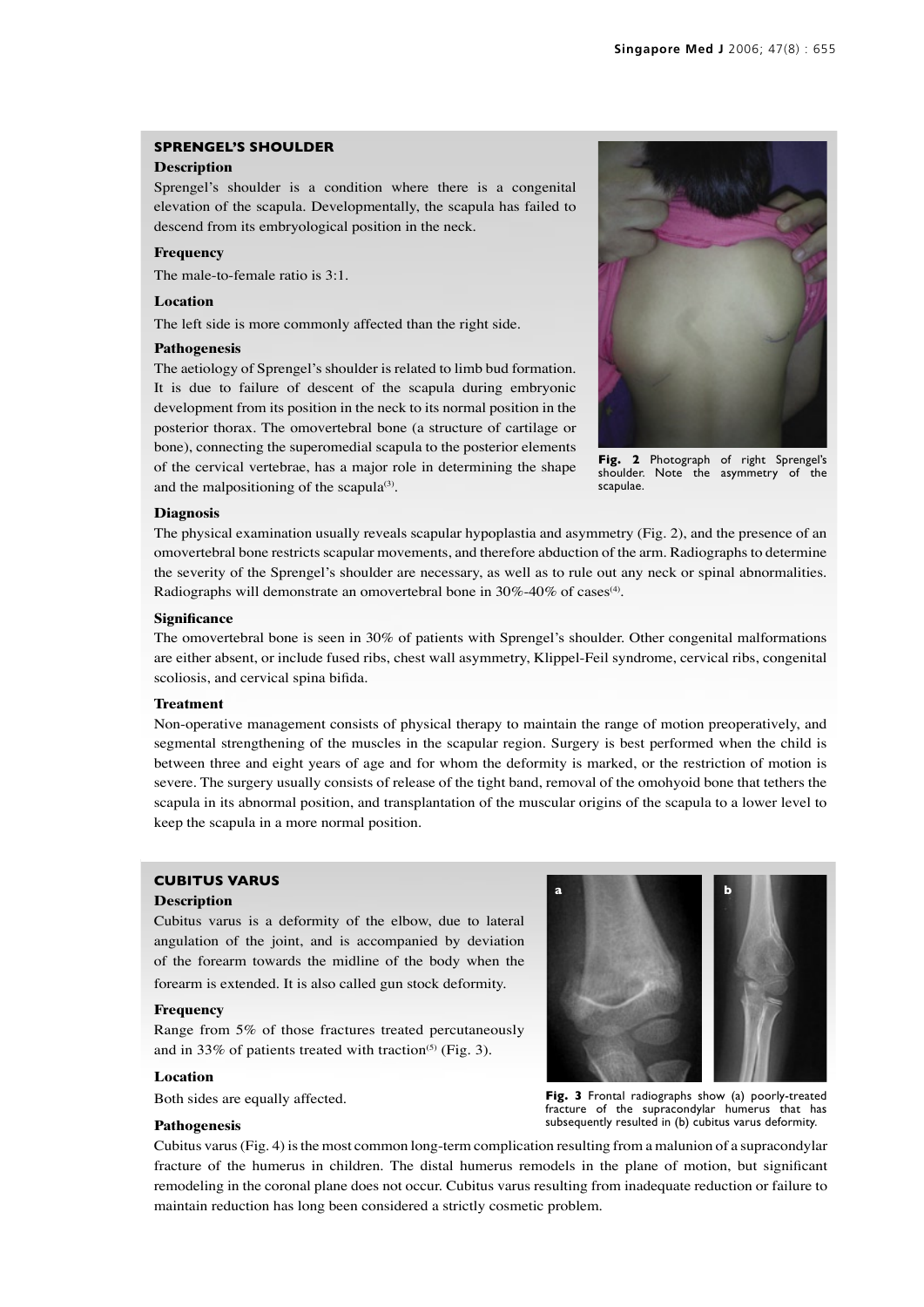## **Diagnosis**

The normal carrying angle (i.e. the angle between the upper arm and forearm, normally with a slight valgus deviation) in males ranges from 5° to 10° and in females from 10° to 15°. The cubitus varus deformity is best assessed by comparing the injured elbow with the contralateral side, and is most obvious when the arms are elevated and the elbow is extended (Fig. 4). If the carrying angle is less than 5°, cubitus varus is identified (Fig. 5). This analysis is aided by the use of the Baumann angle (evaluated on the anteroposterior radiograph), which is the angle between the long axis of the humeral shaft and the growth plate of the capitellum. The normal angle is about 85° to 89°. When compared with the opposite uninjured side, Baumann's angle should not be more than 5° different. An increase in Baumann's angle indicates a varus alignment (cubitus varus).

#### **Significance**

Cubitus varus deformity (Fig. 5) is primarily a cosmetic deformity and does not affect function. It may cause other delayed consequences including increased risk of late lateral condyle fracture and posterolateral rotary instability of the elbow.

## **Treatment**

Corrective supracondylar osteotomy is performed not only for cosmetic appearance, but also to avoid tardy posterolateral rotatory instability of the elbow in the future<sup>(6)</sup>.

## **CONGENITAL RADIOULNAR SYNOSTOSIS**

## **Description**

Congenital radioulnar synostosis is a condition where there is fusion of the superior radioulnar joint.

# **Frequency**

Males and females are equally affected. About 40% of the cases are unilateral, and 60% are bilateral.

## **Location**

The proximal one-third of the forearm is the most common site of involvement.

## **Pathogenesis**

Radioulnar synostosis is one of the more common failures of separation of parts of the upper limb. While most cases of congenital radioulnar synostosis occur spontaneously, approximately one in five cases are associated with a family history of the same condition. Congenital radioulnar synostosis can also occur as part of an underlying syndrome or with other developmental abnormalities.

## **Diagnosis**

The condition is detected only at the age of three or four years when the child uses the hand for various activities. Congenital radioulnar synostosis is diagnosed by treating physicians after



**Fig. 4** Left cubitus varus. Photograph shows the position in which cubitus varus is most evident, i.e. arms elevated and elbows extended.



**Fig. 5** Photograph shows the carrying angle with a varus deviation in the left arm, indicating left cubitus varus.



**Fig. 6** Right radioulnar synostosis. Photographs show that from (a) a bilaterally-pronated position, (b) the patient is unable to supinate the right forearm.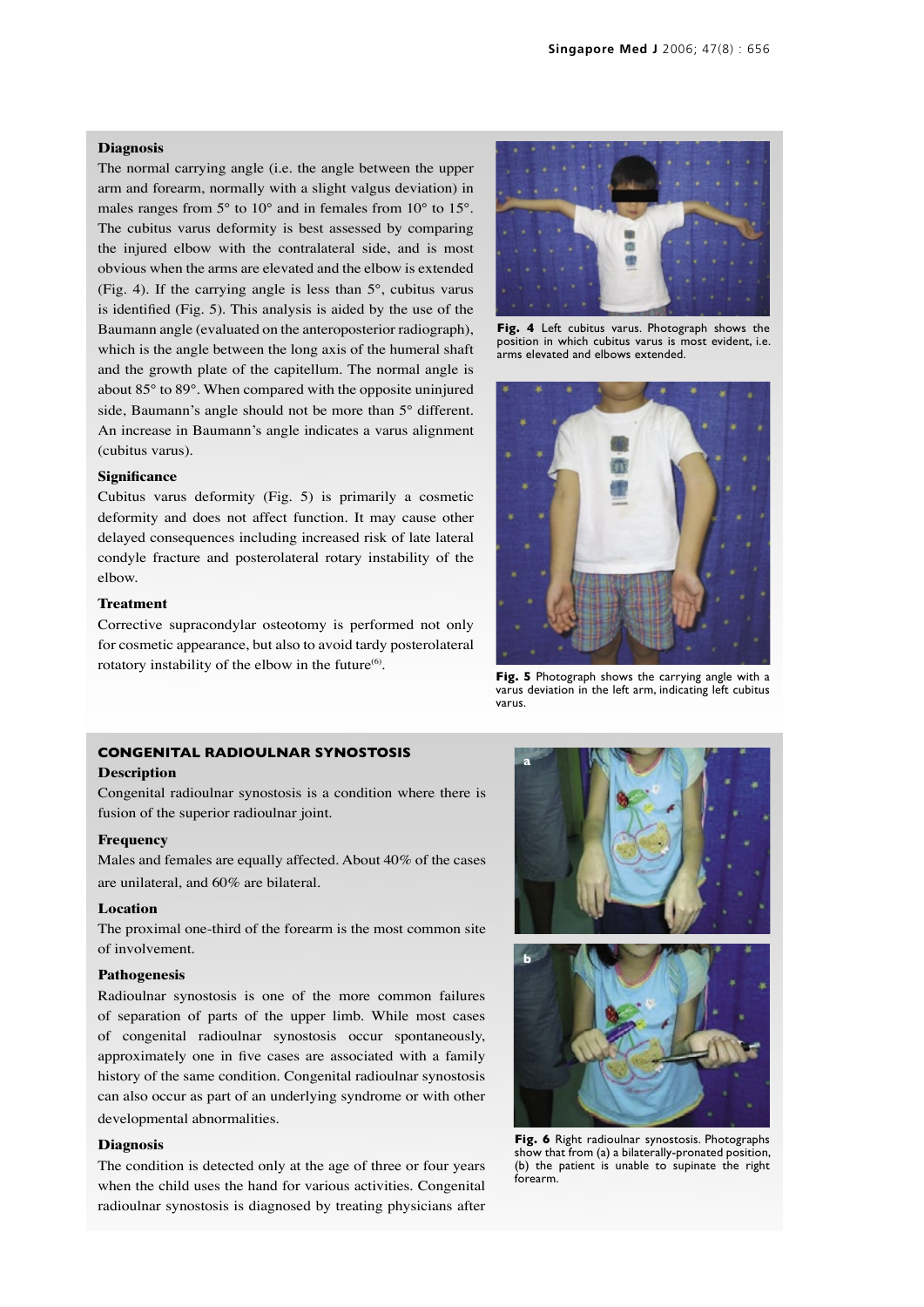a thorough medical history and careful physical examination. There is inability to supinate the forearm as the fusion is mostly in the fully pronated position (Fig. 6). Children initially may have reduced radial heads and later develop symptomatic radial head subluxation as adolescents. Radiographs or computed tomography may be used to confirm the diagnosis.

#### **Significance**

Although most cases have been isolated, additional anomalies may appear, such as clubfoot, developmental dysplasia of the hip (DDH), knee anomalies, hypoplasia of the thumb, polydactyly, syndactyly, carpal coalition, symphalangism and Madelung's deformity.

## **Treatment**

In general, treatment recommendations for congenital radioulnar synostosis are made based on the degree of functional loss associated with loss of forearm rotation. Patients with unilateral or bilateral deformities with less than 30° of pronation generally do not require surgery. Surgery is needed when severe pronation deformities (more than 60°) cause significant functional difficulty, especially with activities requiring supination. Various surgical options have been proposed to restore the correct position and mobility. These include resection of the synostosis, reconstruction with interpositional materials, rotational osteotomy through or distal to the synostosis mass and recently, success has been reported following vascularised fascio-fatty graft<sup>(7)</sup>.

## **RADIAL CLUB HAND**

## **Description**

Radial club hand is a type of congenital hemimelia characterised by a partial or total absence of the radius and the thumb.

## **Frequency**

Incidence of radial club hand varies between one per 55,000 and one per 100,000 live births.

## **Location**

Radial club hand is bilateral in 50% of cases.

## **Pathogenesis**

Radial deficiencies are categorised as a longitudinal failure of formation $(8)$ . Muscle deficiencies – those originating on the postaxial side, i.e. the common flexor origin, are more common while those arising from the preaxial side, i.e. the common extensor origin, are rare and tend to be associated with other abnormalities. Skeletal malformations occur not only in the radius but also in the whole upper limb. It is usually associated with an absent or underdeveloped thumb.

#### **Diagnosis**

Careful clinical examination is used to assess the degree of involvement. The infant holds the wrist palmarflexed and radially deviated. The shoulder, elbow, wrist, and digital range of movement are evaluated for active and passive motion. The



**Fig. 7** Moderate right radial club hand. Photographs (a,b) show absence of the thumb and partial absence of the radius.

clinical presentation can be mild (hypoplasia of radius with affected thumb); moderate (deficient thumb and partial absence of the radius) (Fig. 7); or severe (absence of thumb and entire radius). The thumb is examined for hypoplasia and other anomalies of the fingers usually coexist. The radiographs can be useful in assessing the degree and course of the aplasia, and laboratory analysis includes tests for anaemia and thrombocytopaenia.

## **Significance**

Radial club hand has been associated with many congenital syndromes including Holt-Oram syndrome (cardiac septal defects), thrombocytopaenia with absent radius (TAR), Fanconi anaemia (aplastic anaemia), and vertebral, anal, tracheal, cardiac, oesophageal, renal, and limb abnormalities (VACTER syndrome). If the radial club hand is associated with a syndrome, the prognosis depends on it.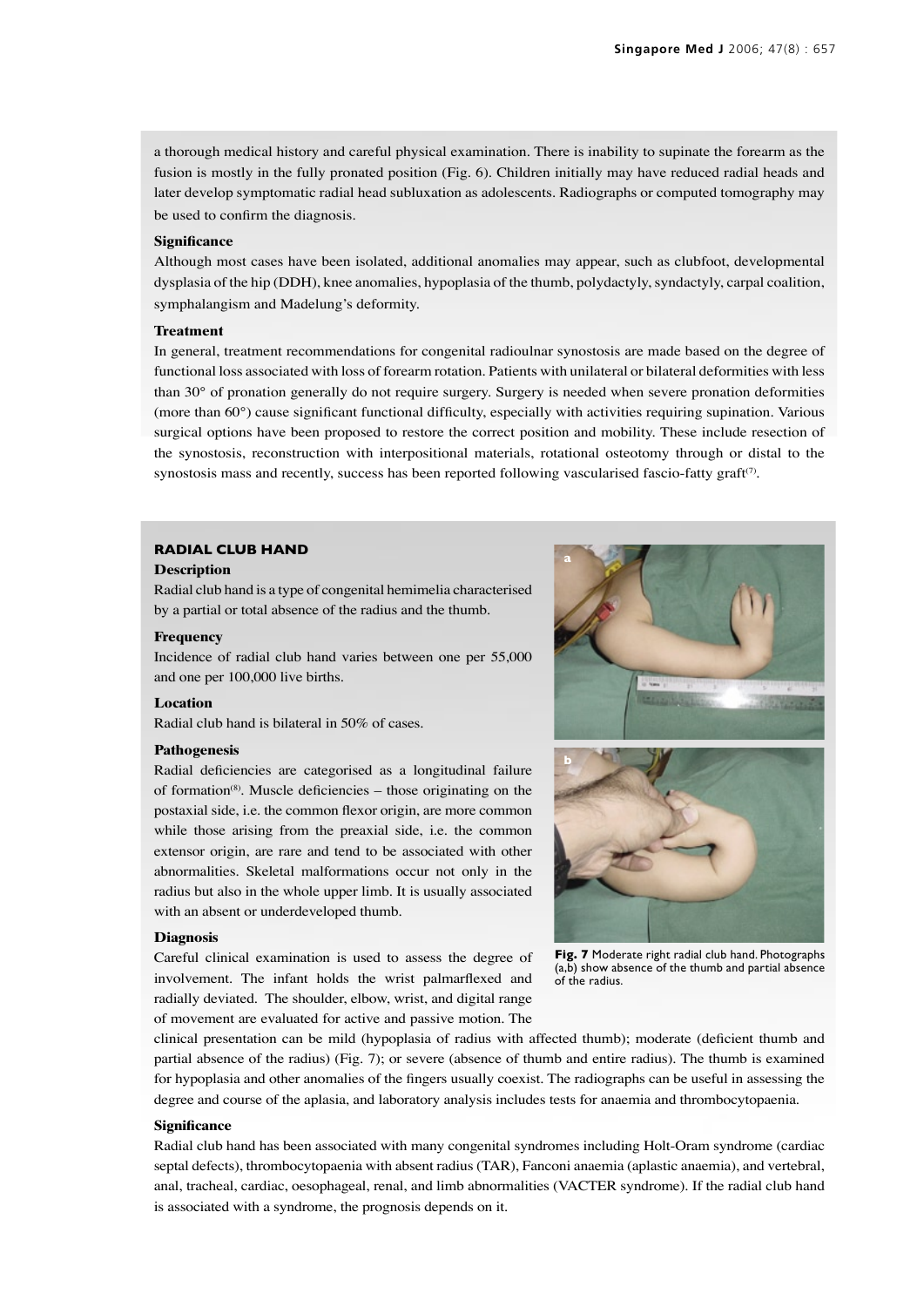## **Treatment**

Correction of radial club hand requires a combination of non-operative and operative management that begins shortly after birth. The primary treatment consists of passive stretching followed by serial casts which are used to stretch tight structures on the radial side in order to achieve longitudinal alignment. When the soft tissues are stretched out, the carpus is surgically centralised on the lower end of the ulna, with the wrist in the corrected position. This procedure is performed in patients aged approximately one year. The pollicisation of the index finger (i.e. reconstruction of the index into a thumb) can be done later to obtain a functioning hand.

# **POLYDACTYLY AND SYNDACTYLY Description**

Polydactyly is the occurrence of extra fingers or toes, while syndactyly is the incomplete separation of fingers or toes, sometimes called webbed fingers or toes.

## **Frequency**

The prevalence of polydactyly with or without an associated malformation varies between 5 and 17 per 10,000 live births. Syndactyly occurs in 2 to 3 per 10,000 live births, bilateral involvement is found in 50% of patients, and the male-tofemale ratio is 2:1.



**Fig. 8** Photograph shows polydactyly of the thumb.

## **Location**

In polydactyly, the little finger is the finger that is most often affected, and syndactyly is most common between the middle and ring fingers.

#### **Pathogenesis**

Polydactyly and syndactyly can both occur as isolated conditions or in conjunction with other symptoms as one aspect of a multi-symptom disease. Polydactyly may occur in families as a dominantly inherited trait. The extra digits may be made of only skin and flesh, or skin, flesh and bone. There are many sub-classifications of this anomaly but the two major subgroups are preaxial and postaxial. Pre-axial polydactyly occurs on the side of the thumb or big toe (Fig. 8). Postaxial polydactyly is relatively more common and occurs on the side of the little finger or lateral side of the foot and in association with trisomy 13.

Syndactyly occurs when normal separation of the fingers does not occur by preprogrammed cell death that normally occurs. Syndactyly can be an isolated finding, or it can be found in association with other abnormalities, such as polydactyly, cleft hands, ring constrictions, or craniofacial syndromes (e.g. Apert syndrome)<sup>(9)</sup>. There are two types of syndactyly: simple syndactyly – which involves fusion of only tissues of the fingers, and complex syndactyly – which involves fusion of the bones. A severe form is lobster claw or split hand/foot syndrome (ectrodactyly).

## **Diagnosis**

Polydactyly and syndactyly can be diagnosed by clinical examination, radiographs, and foetal ultrasonography.

## **Significance**

The prognosis for isolated polydactyly and syndactyly is excellent. When polydactyly or syndactyly are part of a larger condition, the prognosis depends on the condition.

### **Treatment**

The goals of surgery are to improve the appearance of the hand and to prevent progressive deformity from developing as the child grows. Polydactyly can be corrected by surgical removal of the extra digit or partial digit. If the main finger has functioning tendons and nerves, the extra digit may be excised to improve the appearance of the hand. The main treatment of syndactyly is surgery to separate the joined parts and more importantly, to add skin grafting on the raw areas. The more fingers involved and the more complex the syndactyly, the earlier the release should be performed.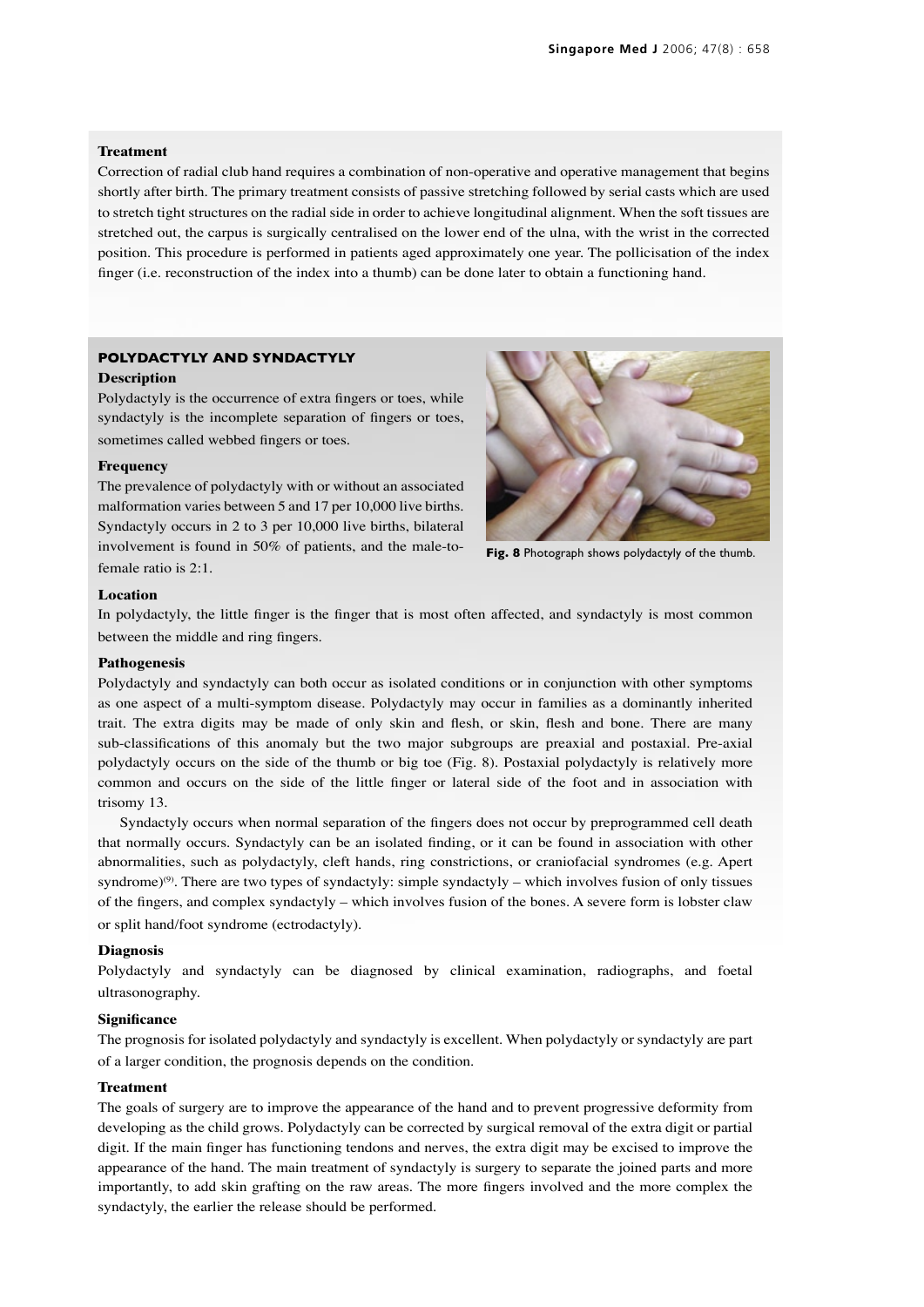# **CONGENITAL TRIGGER THUMB**

## **Description**

Trigger thumb is a condition where the thumb is locked in the flexed position at the interphalangeal joint (IP joint) (Fig. 9). The condition may present at birth, or during infancy.

## **Frequency**

One-third of patients with congenital trigger thumb have a positive family history of trigger thumbs, and the incidence is reported in less than  $0.3\%$  in childhood<sup>(10)</sup>.

## **Location**

20%-30% of cases are bilateral.

## **Pathogenesis**

Trigger thumb is due to thickening and constriction of the fibrous flexor sheath that surrounds the flexor pollicis tendon at the base of the thumb. The constriction does not allow for free movement of the tendon within the sheath. A nodular thickening of the tendon may be felt at the base of the metacarpophalangeal joint (Notta's nodule).

## **Diagnosis**

The condition may present at birth, or during infancy, and is usually not noticeable until infants begin to use their hands. Trigger thumbs are diagnosed by the treating physician after a thorough medical history and careful physical examination. Children with trigger thumbs typically present with a flexed thumb. Early on, the thumb can be extended. However, in the later stages, the thumb will remain in a flexed position. Often, a palpable nodule is felt at the base of the thumb in the palm. No special tests or radiographs are required.

#### **Significance**

If the condition is allowed to progress, the nodule may swell to the point where it gets caught and the finger is locked in a flexed position.

## **Treatment**

Treatment is often conservative. About 30% of trigger fingers detected at birth will resolve spontaneously, so surgery should be deferred to at least until after the age of one<sup>(11)</sup>. Parents are taught to stretch the thumb and gently extend the thumb, even in the thumb that is locked in flexion. Over a period of 18 to 24 months, the triggering may resolve spontaneously. In cases where the thumb is locked in acute flexion and does not allow any extension, surgical release of the fibrous flexor sheath is indicated by the age of two years to prevent permanent contracture. Surgery involves releasing the A1 pulley overlying the flexor tendon. Care must be taken to avoid the radial digital nerve to the thumb which crosses the metacarpal head at the level of the pulley.

#### **REFERENCES**

- 1. Cheng JC, Au AW. Infantile torticollis: a review of 624 cases. J Pediatr Orthop 1994; 14:802-8.
- 2. Hummer CD, MacEwen GD. The coexistence of torticollis and congenital dysplasia of the hip. J Bone Joint Surg Am 1972; 54:1255-6.
- 3. Cho TJ, Choi IH, Chung CY, Hwang JK. The Sprengel deformity. Morphometric analysis using 3D-CT and its clinical relevance. J Bone Joint Surg Br 2000; 82:711-8.
- 4. Ogden JA, Conlogue GJ, Phillips MS, Bronson ML. Sprengel's deformity. Radiology of the pathologic deformation. Skeletal Radiol 1979; 4:204-11.
- 5. Prietto CA. Supracondylar fractures of the humerus. A comparative study of Dunlop's traction versus percutaneous pinning. J Bone Joint Surg Am 1979; 61:425-8.
- 6. O'Driscoll SW, Spinner RJ, McKee MD, et al. Tardy posterolateral rotatory instability of the elbow due to cubitus varus. J Bone Joint Surg Am 2001; 83:1358-69.
- 7. Kanaya F, Ibaraki K. Mobilization of a congenital proximal radioulnar synostosis with use of a free vascularized fascio-fat graft. J Bone Joint Surg Am 1998; 80:1186-92. Comment in: J Bone Joint Surg Am 2000; 82:1515-6
- 8. Swanson AB. A classification for congenital limb malformations. J Hand Surg Am 1976; 1:8-22.
- 9. Eaton CJ, Lister GD. Syndactyly. Hand Clin 1990; 6:555-75.
- 10. Rodgers WB, Waters PM. Incidence of trigger digits in newborns. J Hand Surg Am 1994; 19: 364-8.
- 11. Dinham JM, Meggitt BF. Trigger thumbs in children. A review of the natural history and indications for treatment in 105 patients. J Bone Joint Surg Br 1974; 56:153-5.



Fig. 9 Photograph shows congenital trigger thumb in a one-year-old child.